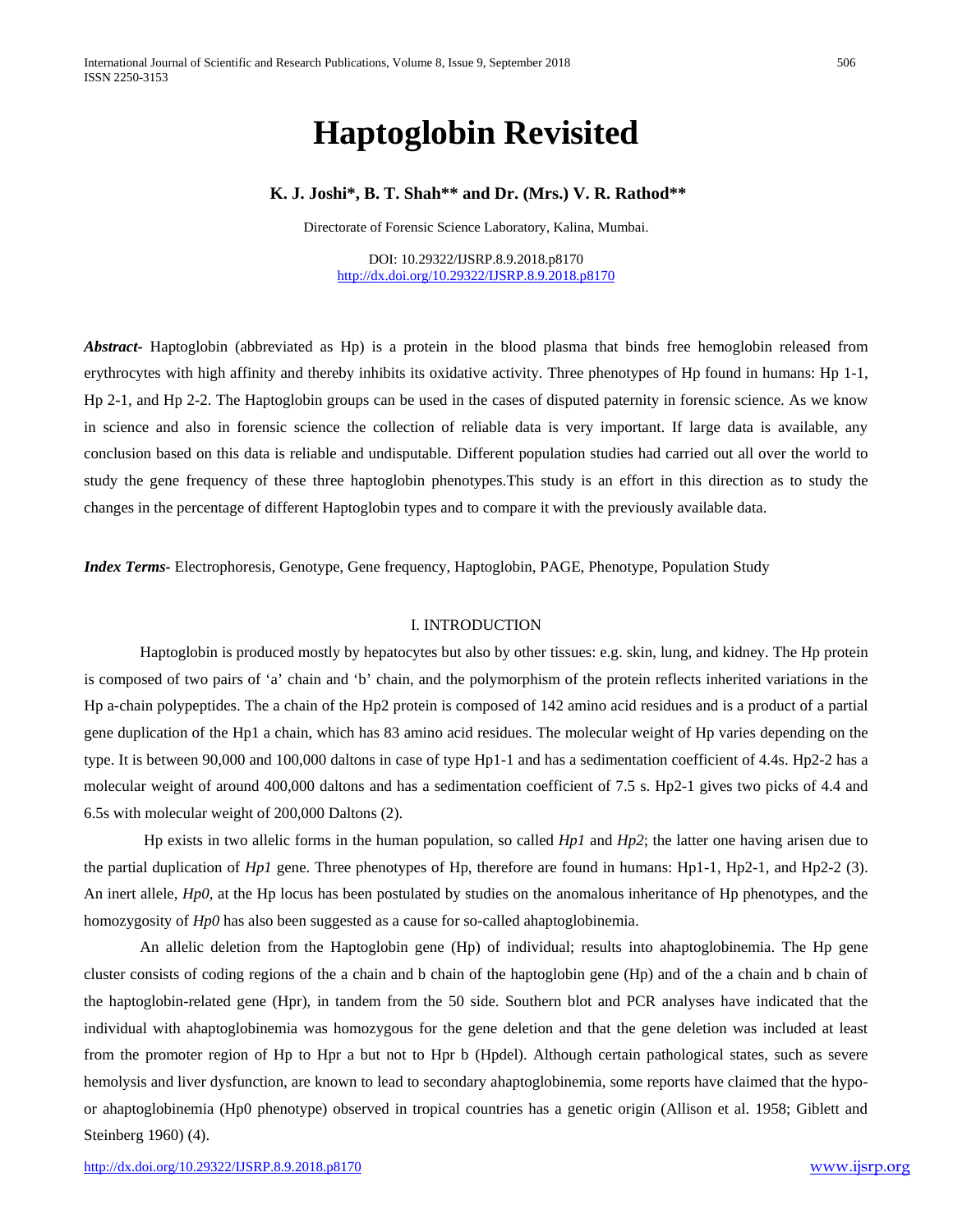The Haptoglobin groups were used in forensic science to solve paternity dispute cases as the inheritance of Haptoglobin is determined by two allelic genes viz. M and N which have co dominant mode of inheritance (5). Also, collection of reliable data is very important in forensic science. If large data is available, any conclusion based on this data is reliable and undisputable (6), (7).

#### II. MATERIALS AND METHODS

The separation of haptoglobin was carried out using poly acrylamide gel electrophoresis .

With tris glycine buffer system (pH 8.3). This method was developed by Budowle and Chow in 1985 (8) and was improved by Stolorow (9).

I] Apparatus:

Horizontal electrophoresis apparatus (Laurell and Nilehn)

Shandon power pack (constant voltage 500v)

II] Reagents:

All following required chemicals were obtained from Sigma (USA).

Acryl amide (Polymer for gel preparation)

Bis acryl amide (Monomer for gel preparation)

TEMED (Free radical stabilizer)

APS (Ammonium per Sulphate)

Tris (For buffer preparation)

Glycine (For buffer preparation)

Phenolphthalein and Hydrogen peroxide (Indicator) are laboratory reagents.

III] Blood samples:

The blood samples were collected from the population at random such that the selected people will represent the cross section of the population. The blood was collected in sterile eppendorff tubes. These tubes were centrifuged to separate serum from the blood. The serum was stored at  $-20^{\circ}$  C in eppendorff tubes for further use.

IV] Preparation of hemolysate:

The hemolysate was prepared from blood obtained from blood bank. Blood was centrifuged and cells were washed with physiological saline. Heme was released by lysing RBC using equal volume of distilled water.

V] Test sample preparation:

One drop of serum separated by centrifugation from the blood under investigation was mixed with one drop of hemolysate. The tube was incubated at 37° C for 20 mins before electrophoresis to make sure the bond between Heme from blood occurs with haptoglobin from serum.

VI] Method:

Electrophoresis: The plates used for PAGE were washed thoroughly with distilled water. 8% polyacryl amide gel was prepared using Acryl amide, Bis acryl amide, Tris buffer, APS and TEMED. Horizontal plates were prepared with sandwich gel technology using plastic spacers. These plastic spacers create wells for the sample application. 10µl samples were loaded in each well using micropipette. Plate was placed in electrophoresis apparatus. The electrophoresis was carried out at 4° C for 5 hrs at 500Volts

<http://dx.doi.org/10.29322/IJSRP.8.9.2018.p8170> [www.ijsrp.org](http://ijsrp.org/) Staining: The peroxidase like activity of hemoglobin is used to identify hemoglobin haptoglobin complex. Hence phenolphthalein and hydrogen peroxide are the reagents used as indicators. After electrophoresis, the gel was layered with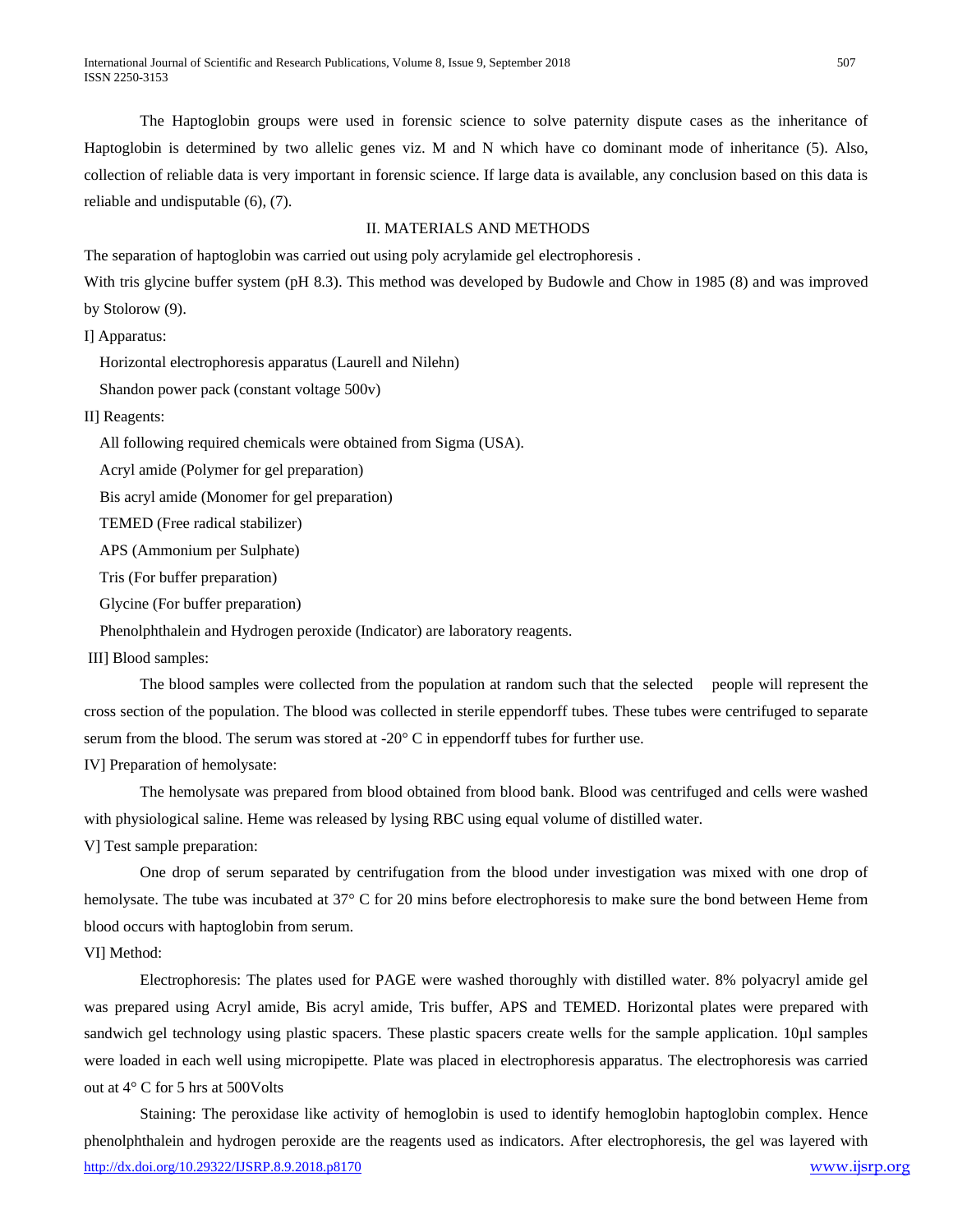phenolphthalein for one min. The excess of phenolphthalein was decanted and then plate was layered with hydrogen peroxide to obtained pink coloured bands.

### III. OBSERVATIONS

The complete study in this research paper is carried out using Tris –Glycine buffer system. Previously Haptoglobin studies were carried out using barbiturate buffer (11). Results obtained with suggested new buffer i.e. with Tris Glycine buffer system are eqully good and give highly resolved pattern oh Haptoglobin. The results obtained are reliable and reproducible. Hence; laboratories without specialized equipments and experts can still obtain highly resolved Hp bands from serum. Also, Tris Glycine buffer is non hazardous and non poisonous buffer system hence; continuous contact with Tris Glycine will not be harmful for people working continuously with it.

Stains like amido black, benzidine also can be used but staining with phenolphthalein is easy and convenient as the reagents are harmless and readily available.

The haptoglobin typing for 500 samples was carried out. Mainly three different Hp types were obtained from the studied population. The results are as follows.

| <b>Hp Type</b> | No of people | % obtained |
|----------------|--------------|------------|
| $0 - 0$        | 70           | 14         |
| $2 - 1$        | 80           | 16         |
| $2 - 2$        | 350          | 70         |
| 1-1            |              |            |

Table 1: Different Hp phenotypes observed in the study

As it was observed in previous studies (15); in this study also Hp 2-2 phenotype dominates the population. Hp 2-1 type is much lesser than Hp 2-2 type. Surprisingly changes in phenotype Hp 0-0 and Hp 1-1 are observed. Earlier no Hp 0-0 was observed but our study shows this increase up to 14%.

# IV. RESULTS AND DISCUSSION

As we know in science and also in forensic science the collection of reliable data is very important. If large data is available, any conclusion based on this data is reliable and undisputable. Therefore there is a need to generate more systematic data bank. This paper is an effort in the same direction. The additional information obtained through this experiment will either help to strengthen the previous findings or if there are any different findings then it will open up new doors for the scientists to work in so far explored directions.

Tris Glycine buffer is non hazardous and non poisonous buffer system hence; continuous contact with Tris Glycine will not be harmful for people working continuously with it.

Population study for Maharashtra was carried out by Malvankar et. al where 395 samples were studied (11). Table 2: Comparison of the DATA obtained to determine the gene frequency of Hp from the same geographical areas.

| <b>Hp Type</b> | % obtained in recent studies | % obtained in previous studies (11) |
|----------------|------------------------------|-------------------------------------|
| $0 - 0$        | 14                           |                                     |
| $2 - 1$        | 16                           | 24.87                               |
| $2 - 2$        |                              | 71.99                               |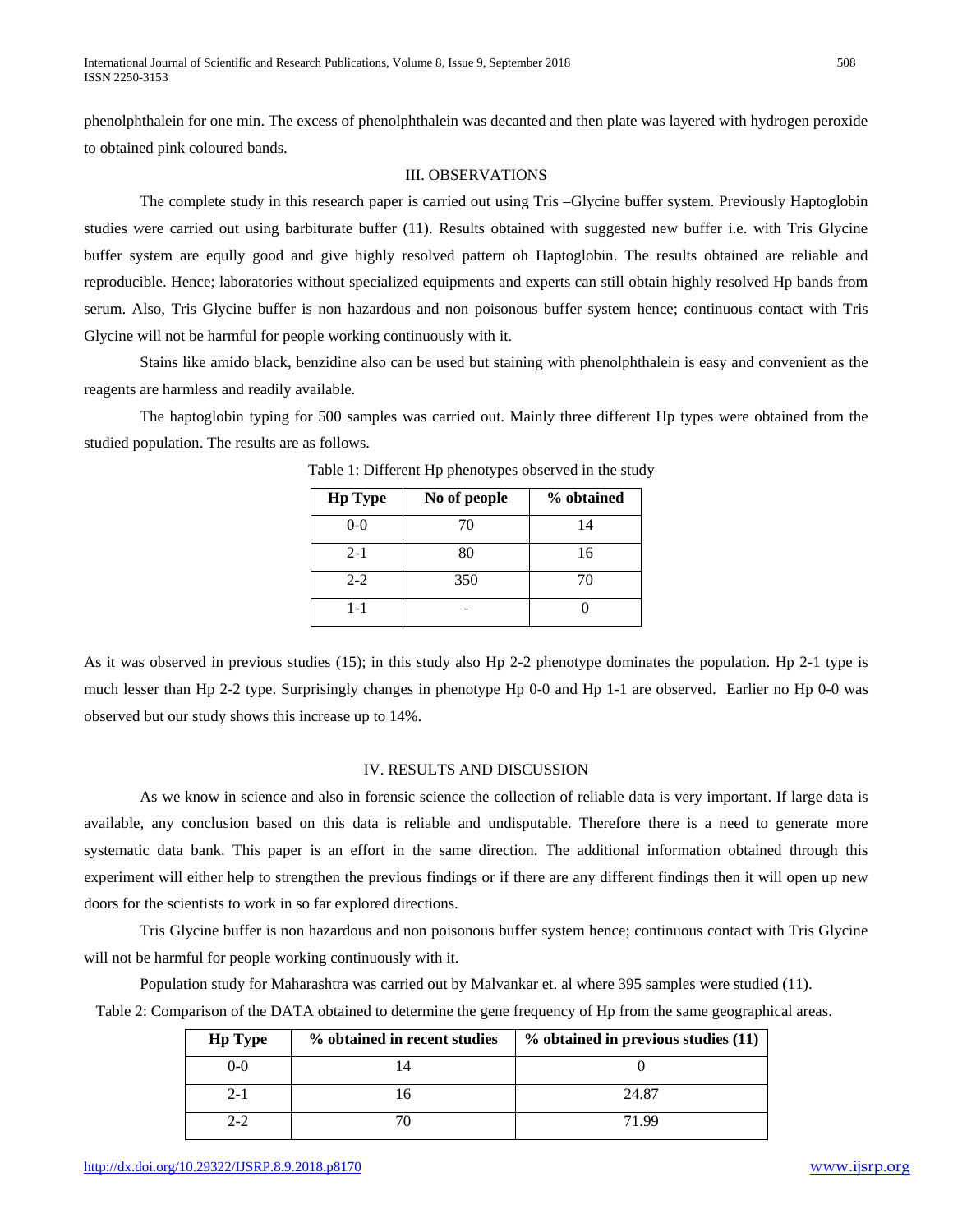| - |  |
|---|--|
|   |  |

In that study no sample was observed with Hp 0-0. Where as our population study shows 14% of the population is of the type Hp 0-0. This change in trend need to take in the consideration as far as the population study is concern from forensic point of view. The results obtained from earlier studies (Malvankar et al.) from population of Maharashtra showed that 71.99% of population was of Hp 2-2 type, 24.87% was of Hp 2-1 type and 3.14% population was of Hp 1-1 type. (11)

Comparing the obtained results which are also from the population of Maharashtra, we can say that; the % of Hp 2-2 type are almost similar ie. 70%. Surprisingly changes in phenotype Hp 0-0 are observed. Earlier no Hp 0-0 was observed but our study shows this has increased up to 14%. This significant increase in Hp 0-0 phenotype is certainly due to the changes in the genotype. Hence the gene frequency is changing for haptoglobin in the population of Maharashtra. During our recent studies no Hp 1-1 is been observed where as it was 3.14% of the total population in earlier population study of Maharashtra. Occurrence of Hp genotype can be found out by finding the gene frequency as shown in the following table.

| Genotype        | <b>Gene frequency</b> |
|-----------------|-----------------------|
| Hp <sub>0</sub> | 0.21                  |
| Hp <sub>1</sub> | 0.08                  |
| Hp <sub>2</sub> | 0.71                  |

Table 3: Hp gene frequency

## V. CONCLUSION

 $\triangleright$  Haptoglobin typing for the population of 500:

Hp  $2-2 = 70%$ 

Hp  $2-1 = 16\%$  $H_0^0$  0-0 = 14%

$$
Hp 0-0 = 14\%
$$

The gene frequency for Haptoglobin:

 $Hp 2 = 0.71$  $Hp 1 = 0.08$  $Hp 0 = 0.21$ 

- $\triangleright$  Changes in genotype of Haptoglobin are observed by looking at the gene frequency and comparing them with previous studies. Further more study with more number of population needs to be carried out regarding the same subject to get better idea of gene expression. Also study can be carried out on the basis of sex, caste and religion to observe the trends in the genotype accordingly.
- $\triangleright$  The numbers of observations examined are too low to arrive at any conclusion. But the significant differences in the observations indicate more deep study.

## VI. ACKNOWLEDGEMENT

We are thankful to the former director of The Directorate of Forensic Science Laboratory Dr. (Mrs.) Rukmini Krishnamurthy for making the laboratory available for our practical work. Also we are thankful to Dr. K. V. Kulkarni; the present Director of the Directorate of Forensic Science Laboratory for his kind support during this study.